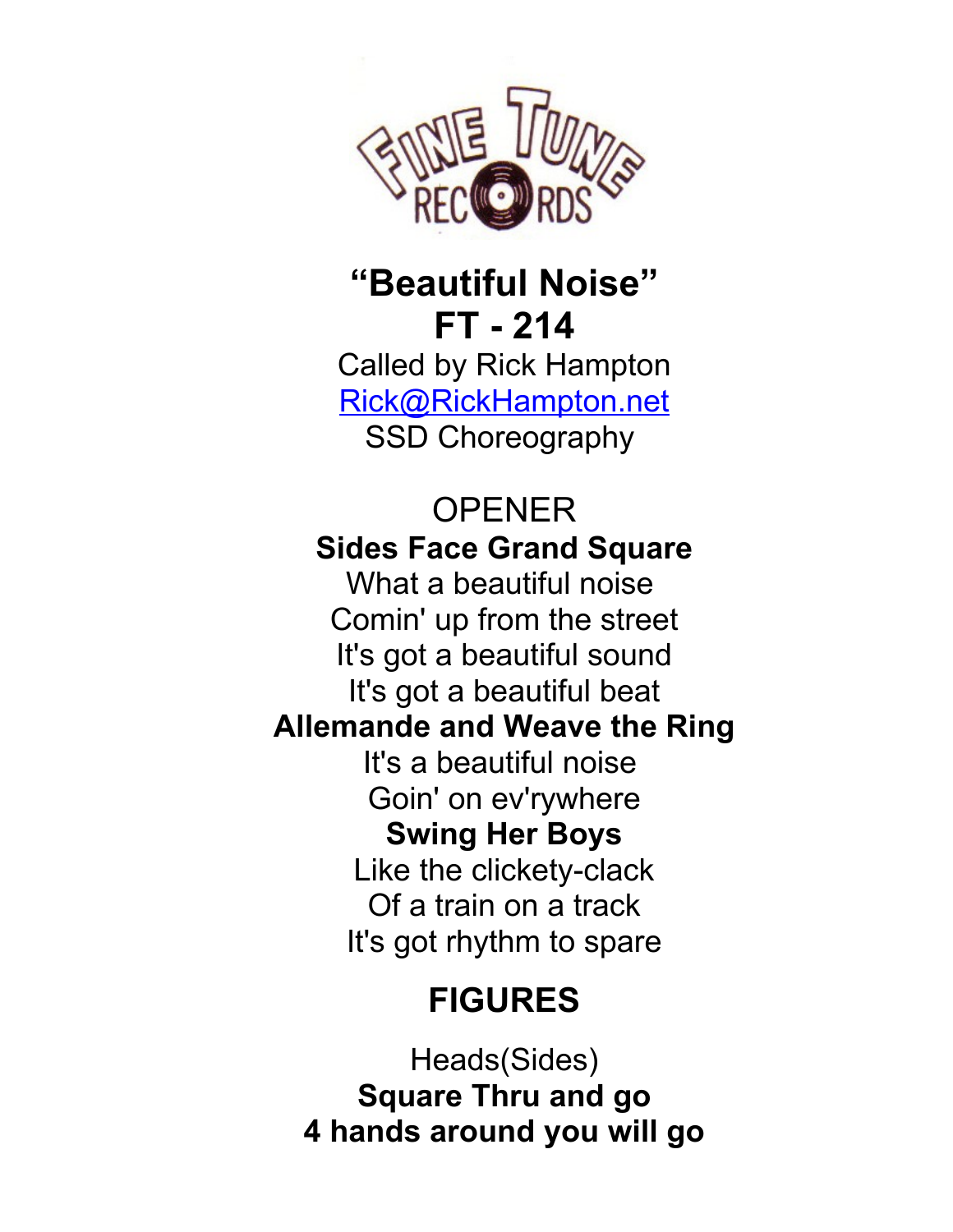**Dosido the corner one Swing Thru,** and then the **Boys Trade, Boys Run right and then you Ferris Wheel Double Pass Thru and now both couples go Left and Promenade** And it fits me as well As a hand in a glove Yes it does, (yes it does)

#### BREAK  **Sides Face Grand Square**

What a beautiful noise Comin' up from the park It's the song of the kids And it plays until dark

### **Allemande and Weave**

It's a beautiful noise And it's a sound that I love (**Swing Promenade**) And it makes me feel good Like a hand in a glove Yes it does, (yes it does)

#### **CLOSER Sides Face Grand Square**

It's the song of the cars On their furious flights As they drive through the Streets enjoying the sights